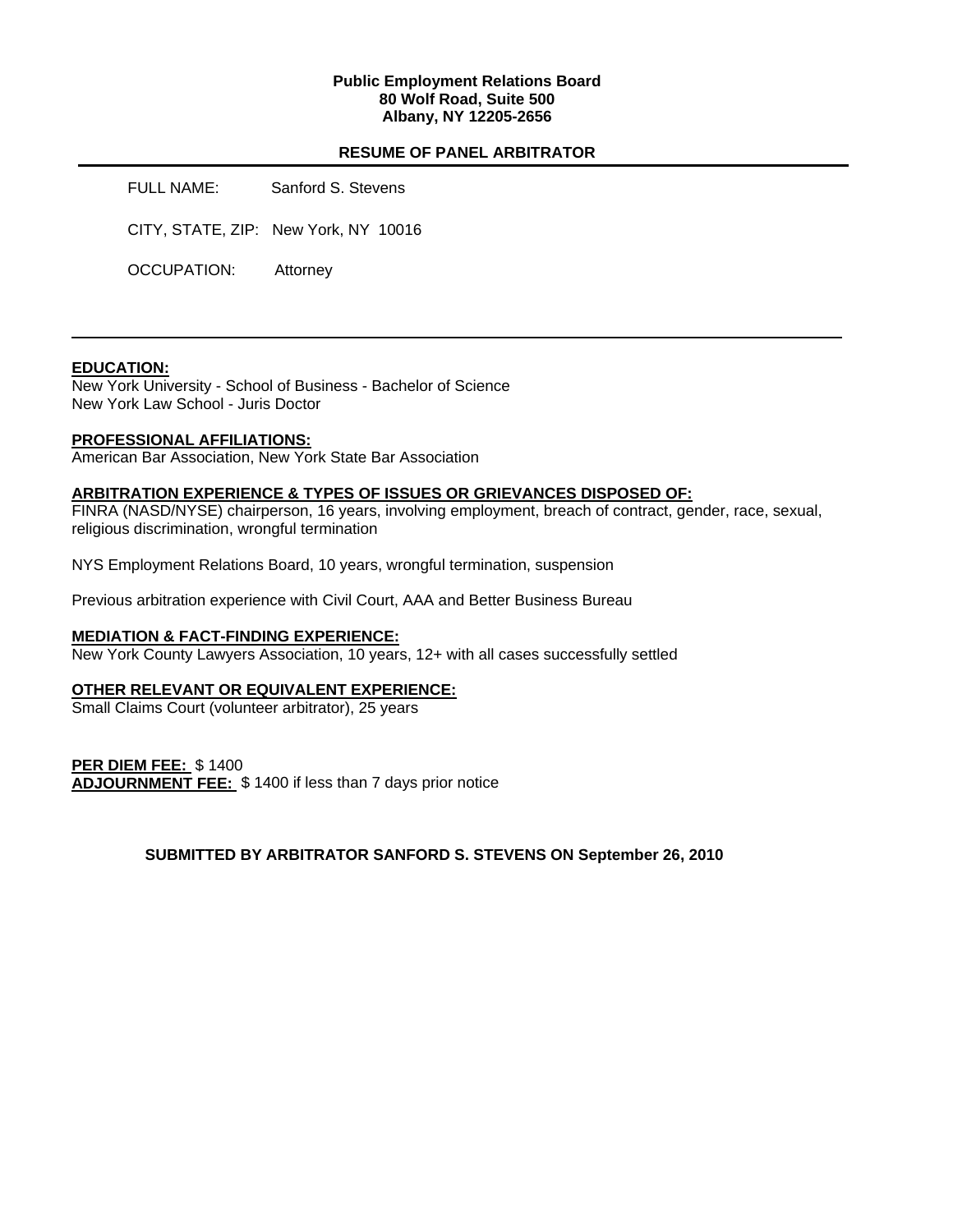#### **Public Employment Relations Board 80 Wolf Road, Suite 500 Albany, NY 12205-2656**

# **BILLING DISCLOSURE STATEMENT**

# ARBITRATOR'S NAME: **SANFORD S. STEVENS**

The following is a description of my fees and expenses:

# A) HEARING TIME.

- (1) My per diem is \$1400 for each day or any part thereof spent hearing a case.
- (2) If a hearing day exceeds 8 hours, I charge:

 $\Box$ a second full per diem  $\boxtimes$ a prorated per diem

 $\Box$ no additional charge  $\Box$ other (describe) :

(3) Additional comments:

B) STUDY TIME.

- (1) I charge \$ 1400 for each day spent in preparation of the opinion and award.
- (2) This charge  $\boxtimes$  will  $\Box$  will not be prorated for partial days devoted to such preparation.
- (3) Additional comments:

## C) TRAVEL TIME AND EXPENSES.

- (1) When travel time plus hearing time exceeds 8 hours in a calendar day:
	- $\boxtimes$  Not applicable (no additional charge)
	- $\Box$  I charge as follows (describe):
- (2) I charge for actual, travel-related expenses incurred in connection with the case  $\boxtimes$ YES  $\Box$  NO.

Where appropriate, a mileage charge for auto travel will be billed at:

 $\boxtimes$  Prevailing IRS rate  $\Box$  Other (describe):

(3) When the scheduled hearing day(s) requires an overnight stay:

 $\boxtimes$ There is no charge, other than for lodging and subsistence.

 $\Box$ I charge as follows (describe):

(4) Additional Comments: